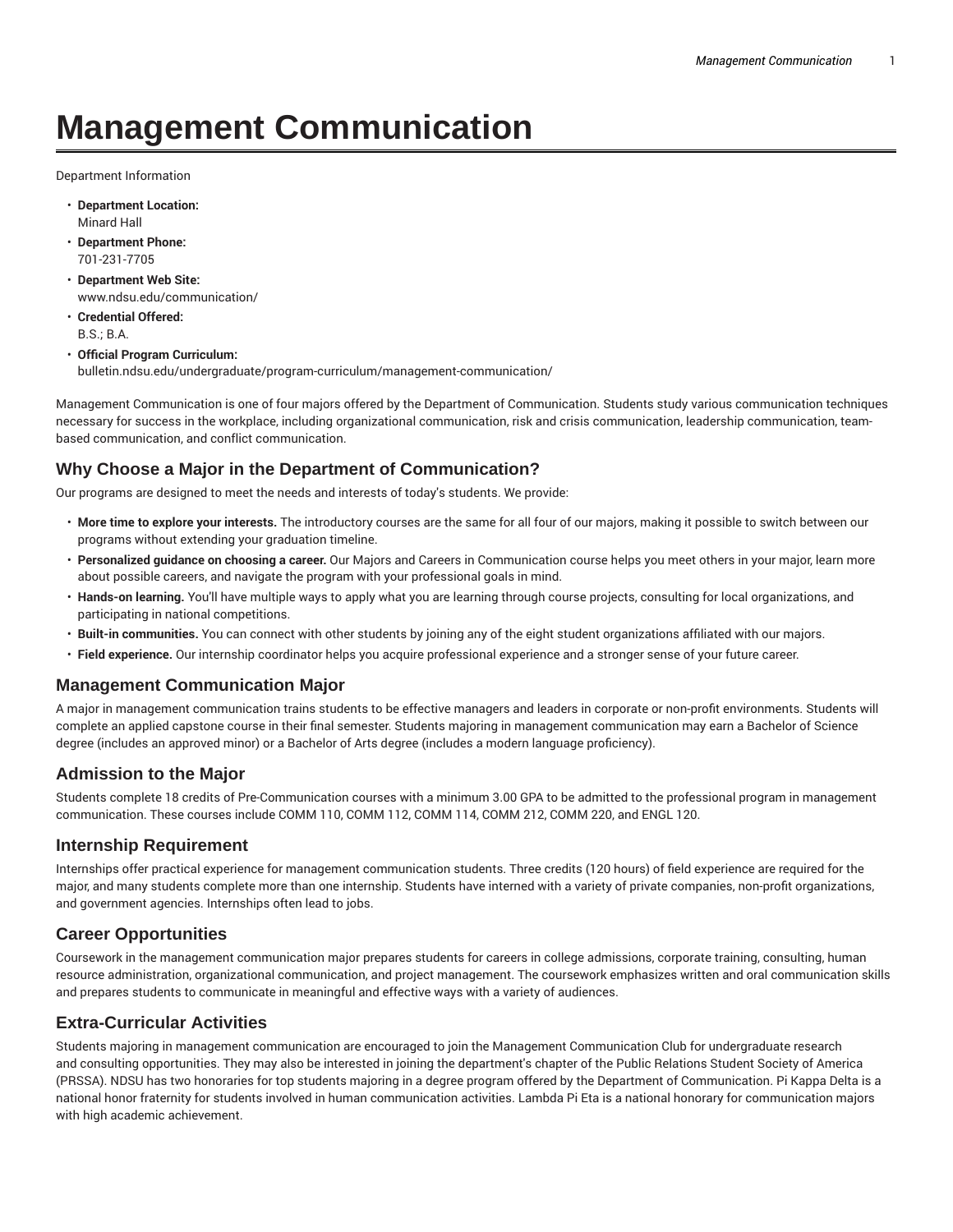### **High School Preparation**

A well-rounded high school education with experiences in high school music, forensics, theatre, journalism, student government, or scouting serves as good preparation for the management communication major. Students with interests in science and art, business and service, and publicity and promotion will find a major in this department to be a good fit.

#### **Scholarships**

The Department of Communication awards a number of scholarships to students who excel in academics and who have demonstrated career potential. Applications are due by March 1. Visit **the department website** for details.

#### **The Faculty**

Faculty members in the Department of Communication are dedicated teachers, scholars, and practitioners who are committed to providing highquality courses, hands-on learning experiences, and opportunities for undergraduate research. We encourage students who want to learn more about management communication to reach out via email or schedule an appointment via **Navigate**.

## **Plan of Study**

**First Year**

Please note this is a sample plan of study and not an official curriculum. Actual student schedules for each semester will vary depending on start year, education goals, applicable transfer credit, and course availability. Students are encouraged to work with their academic advisor on a regular basis to review degree progress and customize an individual plan of study.

| First Year                                                                                 |                       |                                                                                              |                |
|--------------------------------------------------------------------------------------------|-----------------------|----------------------------------------------------------------------------------------------|----------------|
| Fall                                                                                       | <b>Credits Spring</b> |                                                                                              | <b>Credits</b> |
| <b>COMM 101</b>                                                                            |                       | 1 COMM 110                                                                                   | 3              |
| <b>COMM 112</b><br><b>COMM 114</b><br>ENGL 110 (or placement)<br>Quantitative Reasoning GE |                       | 3 COMM 216 (Major Elective)<br>3 ENGL 120<br>4 Humanities/Arts GE<br>3 Science/Technology GE | 3              |
|                                                                                            |                       |                                                                                              | 3              |
|                                                                                            |                       |                                                                                              | 3              |
|                                                                                            |                       |                                                                                              | 3              |
| <b>Wellness GE</b>                                                                         |                       | 2 Science/Technology Lab GE                                                                  | $\mathbf{1}$   |
|                                                                                            | 16                    |                                                                                              | 16             |
| <b>Second Year</b>                                                                         |                       |                                                                                              |                |
| Fall                                                                                       | <b>Credits Spring</b> |                                                                                              | <b>Credits</b> |
| <b>COMM 212</b>                                                                            |                       | 3 COMM 315                                                                                   | 3              |
| <b>COMM 220</b>                                                                            |                       | 3 COMM 320                                                                                   | 3              |
| Minor or Language Coursework                                                               |                       | 3 Minor or Language Coursework                                                               | 3              |
| Humanities/Arts GE                                                                         |                       | 3 Global Perspectives GE                                                                     | 3              |
| Science/Technology GE                                                                      |                       | 3 Science/Technology GE                                                                      | 3              |
|                                                                                            | 15                    |                                                                                              | 15             |
| <b>Third Year</b>                                                                          |                       |                                                                                              |                |
| Fall                                                                                       |                       | <b>Credits Spring</b>                                                                        | <b>Credits</b> |
| <b>COMM 383</b>                                                                            |                       | 3 COMM 496                                                                                   | 3              |
| <b>Major Elective</b>                                                                      |                       | 3 Major Elective                                                                             | 3              |
| Minor or Language Coursework                                                               |                       | 3 Major Elective                                                                             | 3              |
| <b>AHSS Requirement</b>                                                                    |                       | 3 Minor or Language Coursework                                                               | 3              |
| <b>Upper Division Writing</b>                                                              |                       | 3 AHSS Requirement                                                                           | 3              |
|                                                                                            | 15                    |                                                                                              | 15             |
| <b>Fourth Year</b>                                                                         |                       |                                                                                              |                |
| Fall                                                                                       |                       | <b>Credits Spring</b>                                                                        | <b>Credits</b> |
| <b>COMM 431</b>                                                                            |                       | 3 COMM 483                                                                                   | 3              |
| Major Elective                                                                             |                       | 3 Major Elective                                                                             | 3              |
| Major Elective                                                                             |                       | 3 Minor or Language Coursework                                                               | 3              |